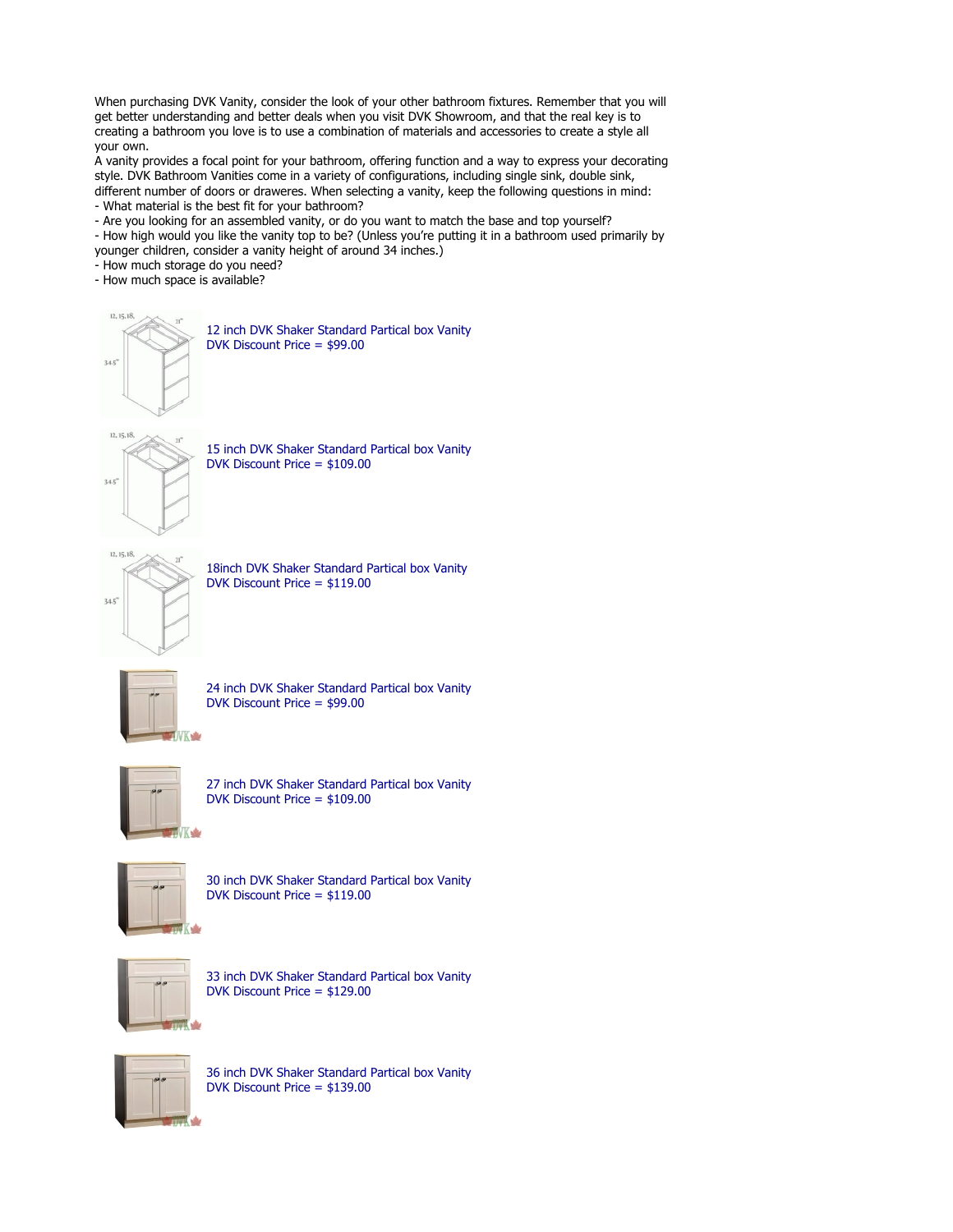

30 inch-L DVK Shaker Standard Partical box Vanity DVK Discount Price = \$159.00



30 inch-R DVK Shaker Standard Partical box Vanity DVK Discount Price = \$159.00



36 inch-L DVK Shaker Standard Partical box Vanity DVK Discount Price = \$179.00



36 inch-R DVK Shaker Standard Partical box Vanity DVK Discount Price = \$179.00



39 inch DVK Shaker Standard Partical box Vanity DVK Discount Price = \$209.00



42 inch DVK Shaker Standard Partical box Vanity DVK Discount Price = \$219.00



45 inch DVK Shaker Standard Partical box Vanity DVK Discount Price = \$229.00



48 inch DVK Shaker Standard Partical box Vanity DVK Discount Price = \$299.00



51 inch DVK Shaker Standard Partical box Vanity DVK Discount Price = \$309.00



54 inch DVK Shaker Standard Partical box Vanity DVK Discount Price = \$319.00